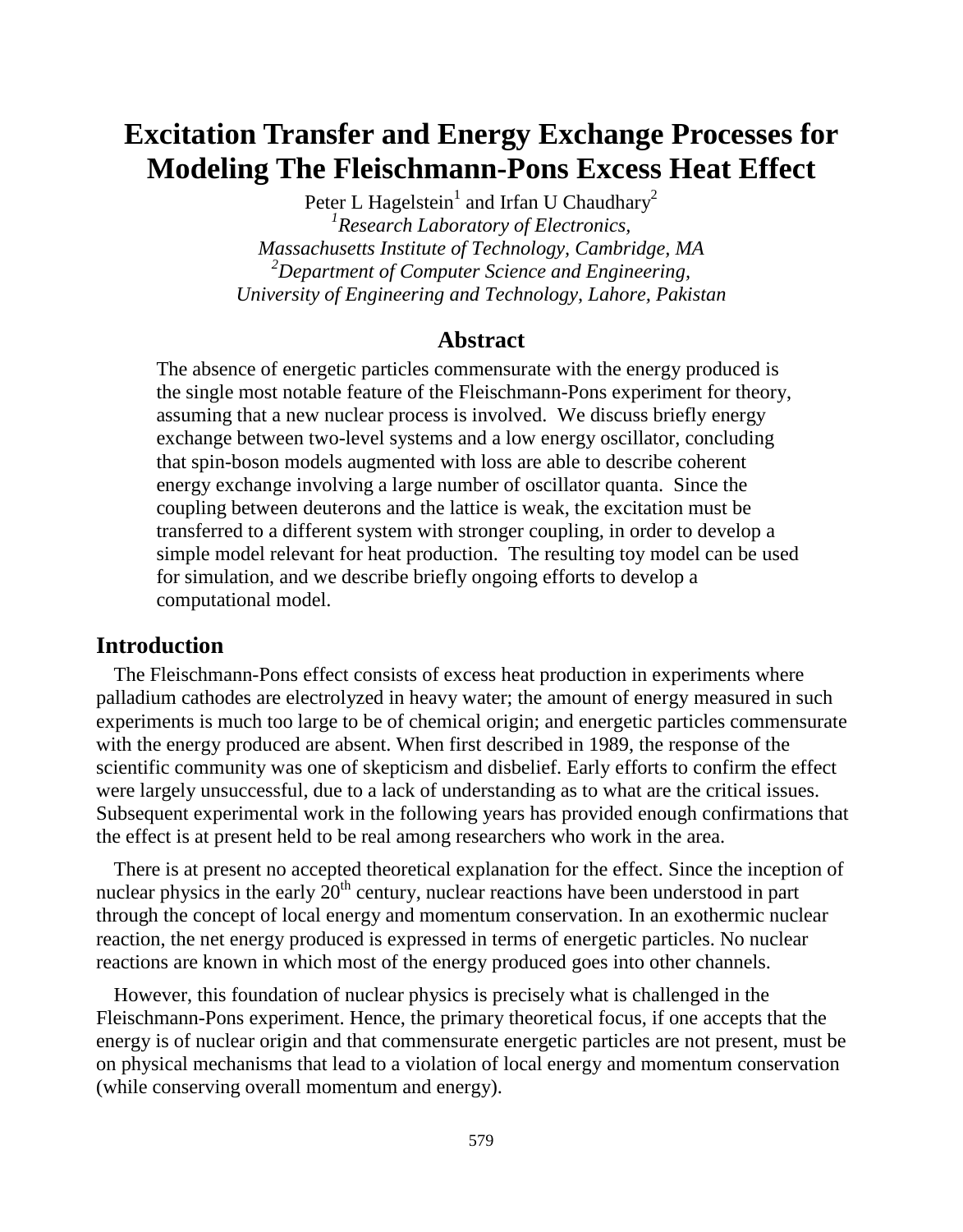#### **Energy exchange**

There is some experimental support for a reaction Q-value of  $24$  MeV per  ${}^{4}$ He atom observed in the gas phase, in experiments where an effort was made to scrub the helium out of the cathode [1,2]. This directs our attention to mechanisms in which two deuterons (as fuel) combine to make <sup>4</sup>He (as ash), where the mass difference  $(24 \text{ MeV})$  is to be converted to a very large number of lower energy quanta. Experiments have been reported recently in which cathodes have been observed to respond to laser beat frequencies at 8 THz and 15 THz (and also 20 THz), which correspond to the optical phonon band edges of PdD (and also PdH) [3]; these are modes with zero group velocity. This motivates us to consider optical phonon modes as oscillator modes involved in the energy exchange process.

The theoretical problem to be addressed, then, is how a large energy (24 MeV) quantum can be split up efficiently into a very large number of small energy (33 or 62 meV) quanta. We have studied models in which two-level systems with a large transition energy (representing local molecular  $D_2$  and <sup>4</sup>He states at vacancy sites in the PdD lattice) couple to a low energy harmonic oscillator (representing optical phonon modes with low group velocity). Such models at first glance appear to be closely related to spin-boson models that appear in the literature in connection with NMR, cavity QED, and other applications. When a two-level system is coupled to an oscillator with much lower characteristic energy, then the models predict that energy can be exchanged between the two systems. For this to occur, the resonance must be very precise, and the resulting energy exchange rate is very slow. In the end, one would not expect to see more than about 100 oscillator quanta exchanged for a two-level system quanta, due to the weakness of the energy exchange effect in the multi-quanta limit.



However, if we examine the many-spin version of the spin-boson problem, we find that energy exchange is hindered by destructive interference effects between the different individual pathways involved. If this destructive interference is spoiled, then the rate of energy exchange is greatly enhanced, and the number of oscillator quanta that can be exchanged with a two-level system is increased dramatically. Spin-boson models augmented with loss exhibit greatly increased energy exchange rates. An example of this is discussed in the Appendix. Such models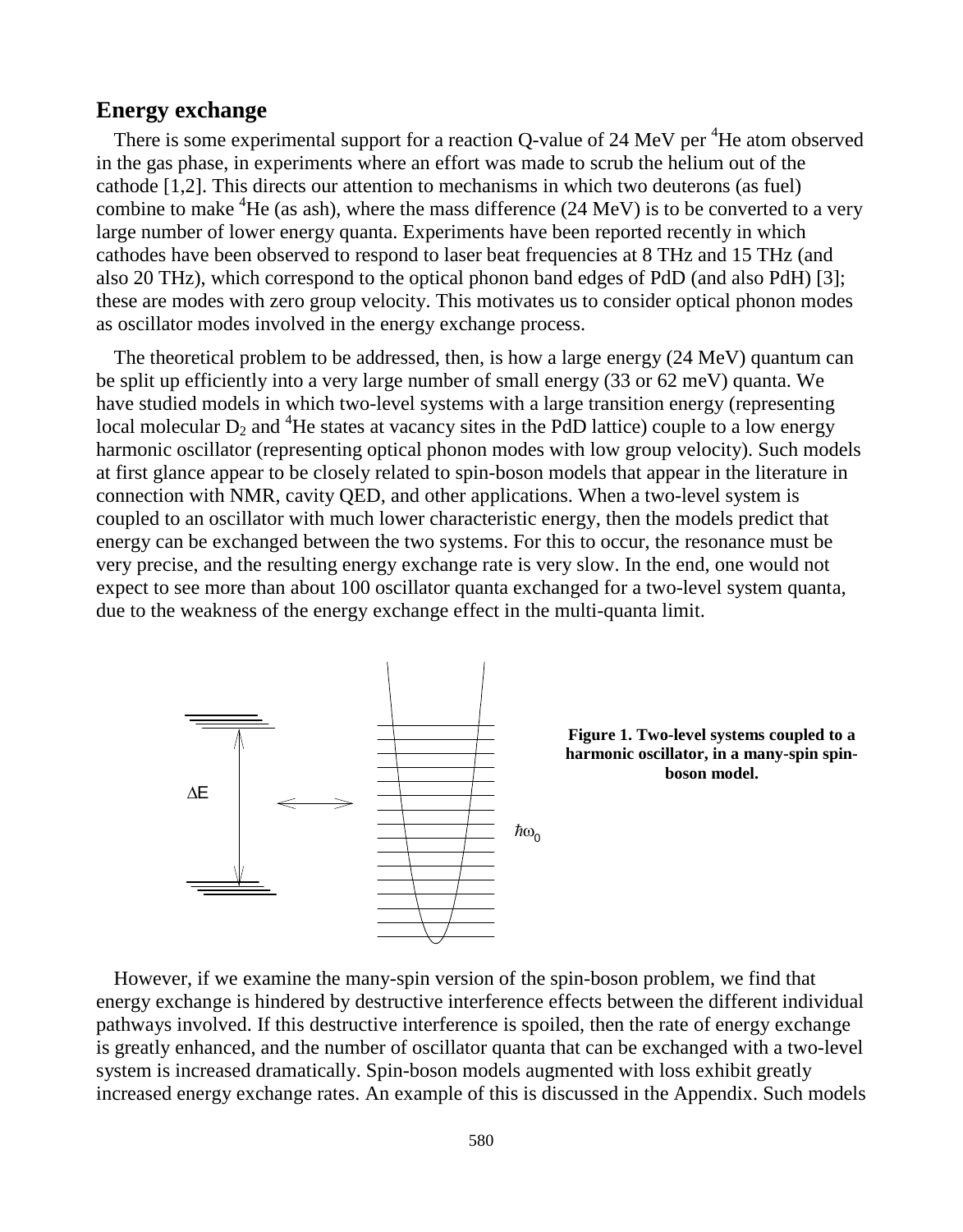allow energy exchange between low energy oscillators and energetic two-level systems that is sufficiently rapid to account for the kind of energy exchange required in Fleischmann-Pons experiments, at least in principle.

## **Excitation transfer**

The use of spin-boson models requires an estimate for the coupling matrix elements between the two-level system and the oscillator. To apply this kind of model to describe nuclear transitions involving phonon exchange, we require an estimate for the associated matrix element. There is no difficulty in principle with a direct computation of the matrix element between molecular  $D_2$  and nuclear <sup>4</sup>He states in the lattice, including phonon exchange [4]. However, we know that this matrix element is small due to the presence of a Gamow factor associated with tunneling through the Coulomb barrier. Many-spin spin-boson models augmented with loss require the coupling to be strong in order for the energy exchange process described above to function. As a result, the simplest possible models for energy exchange cannot work in the case of direct transitions between  $D_2$  and <sup>4</sup>He.

Consequently, we seek a modification of this basic model. In recent years we have focused on models involving two different sets of two-level systems, both coupled to a common oscillator. One of these sets of two-level systems is strongly coupled to the oscillator, and the other is assumed to be weakly coupled to the oscillator. The basic idea in this kind of model is that the excitation associated with the weakly-coupled two-level systems is transferred over to the strongly-coupled two-level systems, where many-quantum energy exchange can occur [5]. This is indicated schematically in Figure 2.



Computations done to date indicates that the basic scheme seems up to the task of modeling the Fleischmann-Pons excess heat effect, as long as the associated many-spin model is augmented with loss (which greatly accelerates the excitation transfer process as well as the energy exchange process). The enhanced excitation transfer rate is sufficiently fast in the case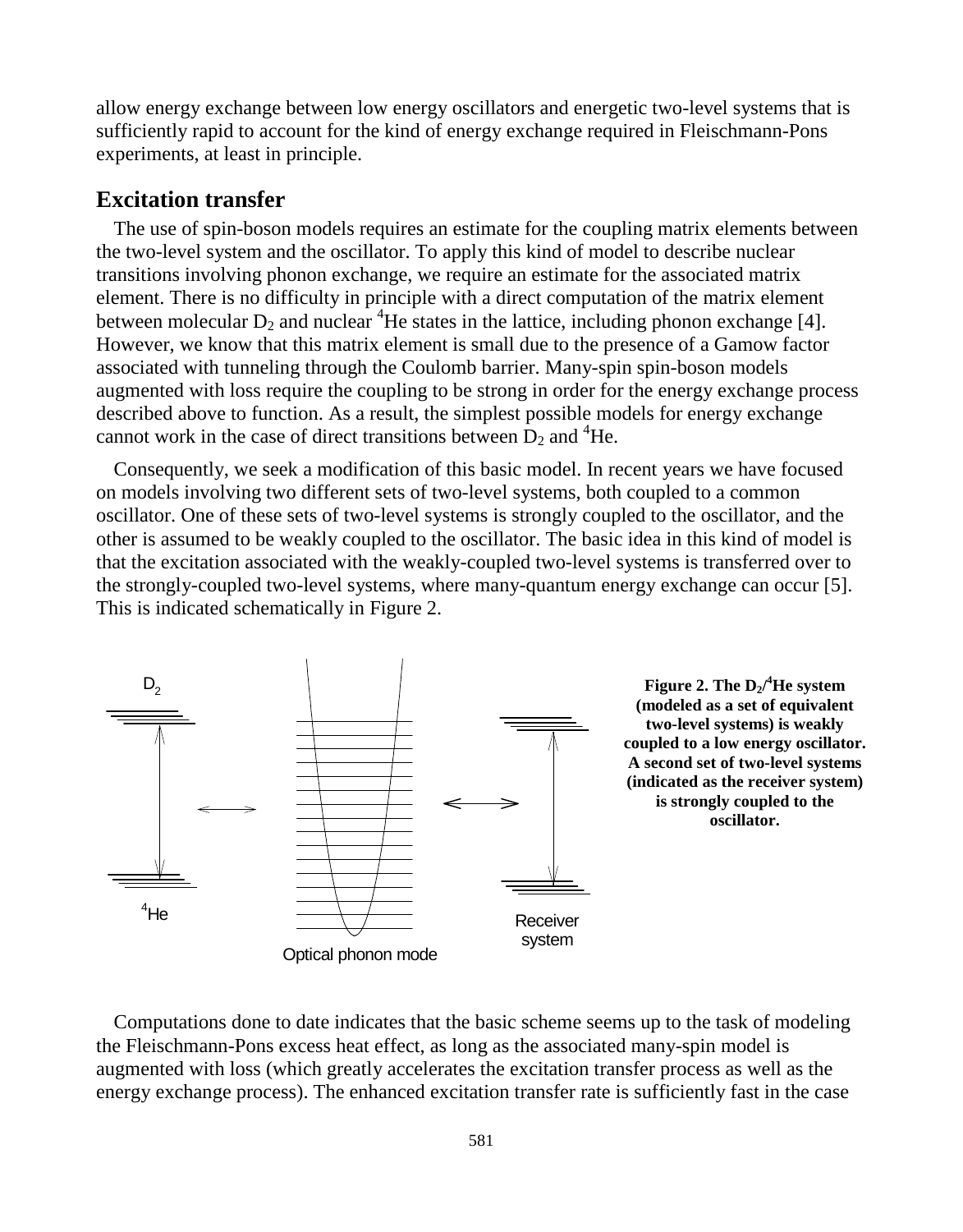of the weak coupling matrix element associated with the  $D_2$ - ${}^4$ He transition to be consistent with experiment (as long as substantial screening effects comparable to those estimated by Cserki and coworkers [6] for PdD are included).

However, input from experiment does not tell us what the relevant physical states are that correspond to the strongly-coupled two-level system on the receiver side. There are at least two plausible candidates which seem to have theoretical support and are not inconsistent with experiment:

One possibility is that nuclear states of the host lattice participate. In this case, the ground state of the two-level system would correspond to the ground state of neutron rich isotopes of the host (such as <sup>110</sup>Pd). The upper state would correspond to an exotic nuclear state in which a neutral cluster (such as  $\binom{4}{10}$  separated from the daughter nucleus ( $\binom{106}{10}$  by about 10 fm, perhaps with some angular momentum. Such a state would be favored by the selection rules associated with coupling to the lattice (phonon exchange in association with nuclear excitation in general seems to be a weak effect, that becomes much stronger in the event that the lattice "sees" a mass change of the nucleus). Whether this kind of state can be sufficiently stable to do what is required within the context of the model has not been demonstrated.

Another possibility is that nuclear states similar to those of the  $D_2$ -<sup>4</sup>He two-level systems participate. In this case, the <sup>4</sup>He ground state would match the ground state of the receiver-side two-level systems. The excited state in this scenario would be a compact molecular  $D_2$  state, formed by a competition between production (where the source involves creation at fermi-level separation) and destruction (where transitions back down to the ground state occur sufficiently rapidly to prevent  $D_2$  separation out to 0.74 Angstroms). As long as the reduced  $D_2$  separation was sufficiently large so that the difference in the electronic wavefunctions is significant (ultimately leading to phonon exchange), and conventional fusion pathways occurred sufficiently slowly so as not to drain off the excitation, then such a state would be able to fulfill the functional requirements of the model.

#### **Simulation model**

The development of an idealized microscopic model for excitation transfer and energy exchange allows us to consider using it in the context of a simulation model. A picture has been in the process of emerging over a great many years which seems to be consistent with many experiments, and which seems to be consistent with the requirements of the microscopic model.

In this picture, deuterium is loaded into Pd so that the associated chemical potential becomes high enough to support vacancy stabilization (which occurs near a D/Pd ratio of 0.94). At this loading, Pd that is codeposited will have a large number of single-atom vacancies. There is the possibility that vacancies can diffuse from the outer surface, but the associated kinetics are expected to be slow unless there exists an enhancement under conditions where a deuterium flux is present. In the basic Fleischmann-Pons experiment, the formation of the vacancies is thought to require about a month (and a much shorter time in the Szpak experiment). The loading and vacancy stabilization can be simulated from information available in the literature; to model the surface vacancy distribution requires knowledge of the rate of codeposition, or enhanced vacancy diffusion rates.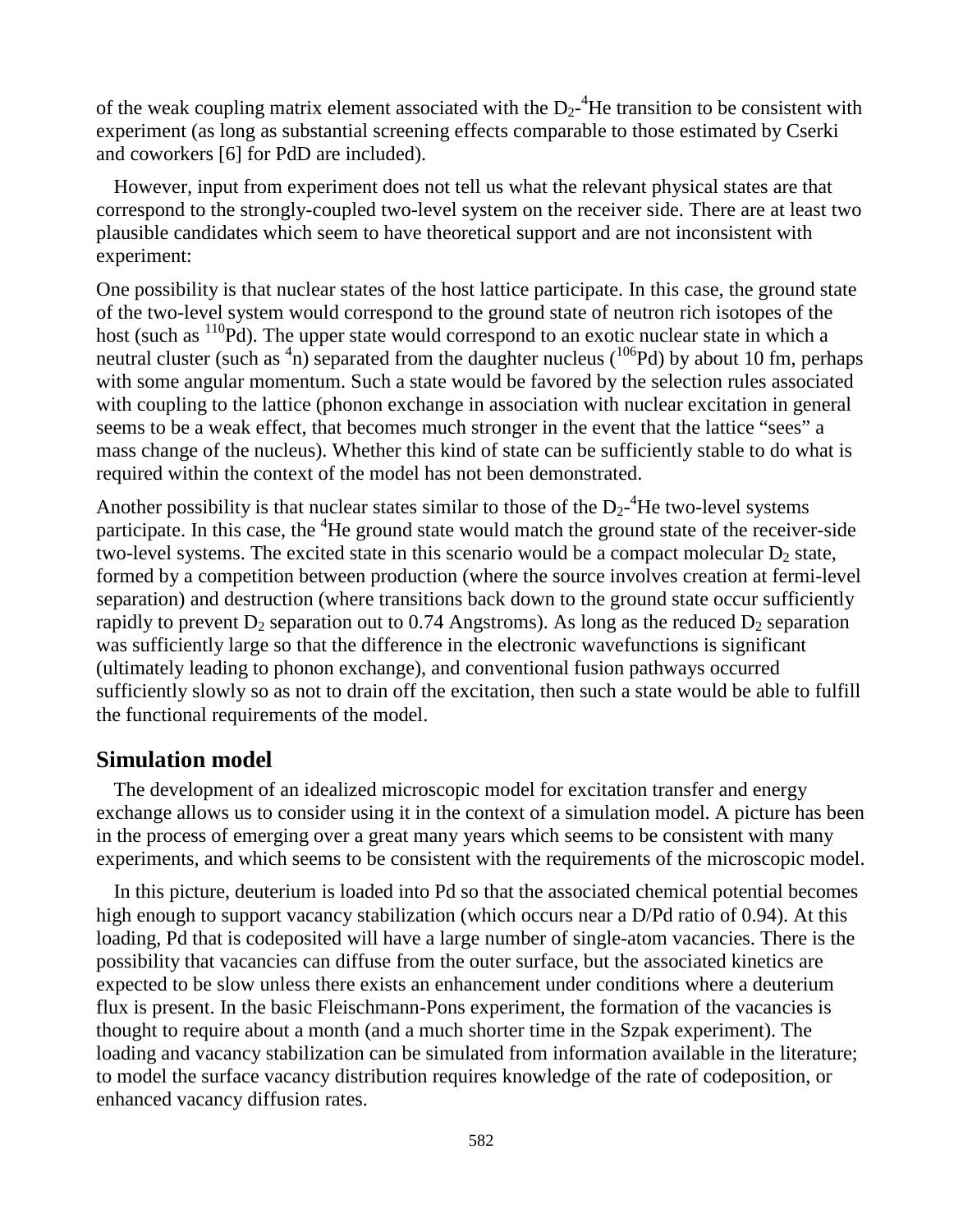We conjecture that  $\sigma$ -bonded dideuterium [7] (essentially molecular D<sub>2</sub>) forms in the vacancies at more modest loadings. These are the active sites, which occur in the outer (micron-scale) region of the cathode. Dideuterium formation can be modeled using simple statistical mechanics given an estimate of the binding energy. Excitation transfer is then stimulated by phonon exchange with compressional phonon modes (the matrix element between  $D_2$  and <sup>4</sup>He couples predominantly to compressional phonon modes) that are highly excited. Phonon excitation in this picture is produced by the deuterium flux through the nearsurface of the cathode. Energy exchange occurs in the presence of high compressional optical phonon excitation in the case of assumed  ${}^{4}$ He-compact  $D_2$  states (which at present seems to match experiment best). The simplified model described above consisting of two-sets of twolevel systems to account for the nuclear states, and a harmonic oscillator (augmented with loss) to model optical phonon modes, can be used to develop equations describing the associated coherent dynamics for the simulation model.

As energy is produced, <sup>4</sup>He accumulates in the active sites. At first, this would be helpful as there would be more capacity for anomalous energy exchange, since in general there is little helium present initially. However, as more energy is produced, we expect helium to block active sites, since the diffusion of helium away from the active sites is very slow near room temperature. In the event that helium diffusion limits excess heat production, we would expect to see a strong temperature dependence associated with excess heat production (as has been reported in a number of experiments [8]). With an appropriate simulation model, we can model this effect, and compute the fraction of helium released into the gas.

We have begun the development of the simulation model outlined above. The results obtained so far seem to be interesting, and we hope to compare our results with experiment in the coming months.

## **Appendix**

Consider the enhancement of multi-quantum coherent energy exchange in a many-spin spinboson model augmented with loss. We take the Hamiltonian to be of the form

$$
\hat{H} = \Delta E \frac{\hat{S}_z}{\hbar} + \hbar \omega_0 \hat{a} \hat{a}^{\dagger} + V \frac{2S_x}{\hbar} (\hat{a} + \hat{a}^{\dagger}) - i \frac{\hbar}{2} \Gamma(E)
$$

Where the first term in the Hamiltonian describes the energy of the two-level systems, the second term describes the oscillator, the third term implements linear coupling, and the final term accounts for the loss added to the model. The model is discussed further in [9].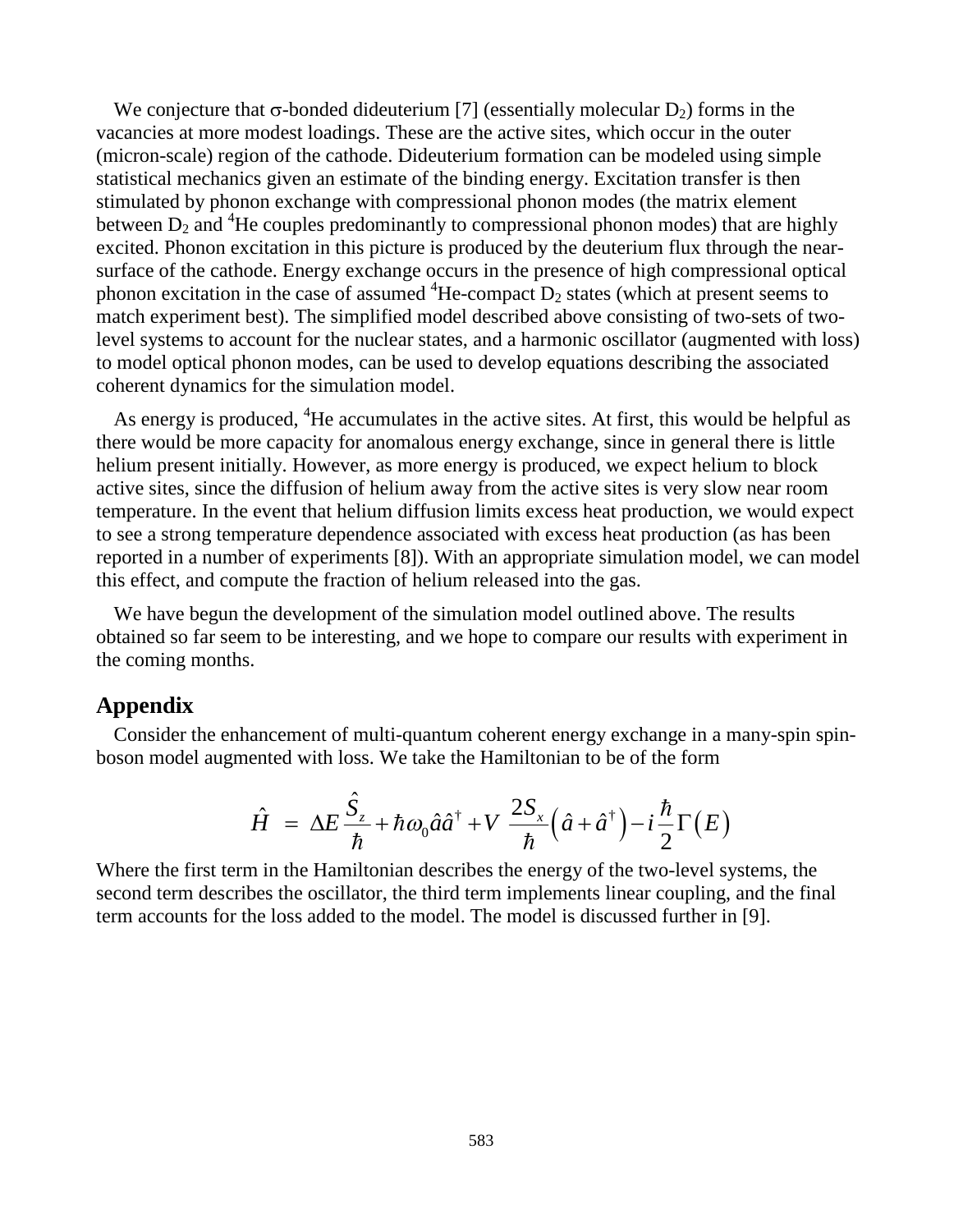

**Figure 3. Energy levels that contribute to indirect coupling between |M,n and |M+1,n-5 in the case of multi-quantum exchange involving 5 quanta.**

The impact of loss on energy exchange can be illustrated through a concrete example. We consider a finite basis solution constructed from a combination of 12 basis states composed individually of products of Dicke states and oscillator states

$$
\Psi = \sum_j c_j \Big| S, M_j \Big\rangle \Big| n_j \Big\rangle
$$

We consider indirect coupling from an initial state  $|M,n\rangle$  to a final state  $|M+1,n-5\rangle$ , in which a single two-level system excitation is matched to a loss of 5 oscillator quanta. The states are illustrated in Figure 3.

If no loss is present, the indirect matrix element between the initial state and the final state can be found to lowest-order in perturbation theory to be

$$
V_{1,12} = \frac{625}{64} \frac{V^5}{\Delta E^4} \sqrt{n(n-1)\cdots(n-4)} \sqrt{(S-M)(S+M+1)} \qquad \Gamma \to 0
$$

If loss is present and large for all intermediate states with a basis energy less than E, such that the associated paths do not contribute, then the indirect coupling matrix element is

$$
V_{1,12} = \frac{1}{18} \Big[ 5S^4 + 10S^3 - S^2 \Big( 10M^2 - 8M - 22 \Big) + \cdots \Big] \Big[ V_{1,12} \Big]_{\Gamma = 0} \qquad \Gamma \to \infty
$$